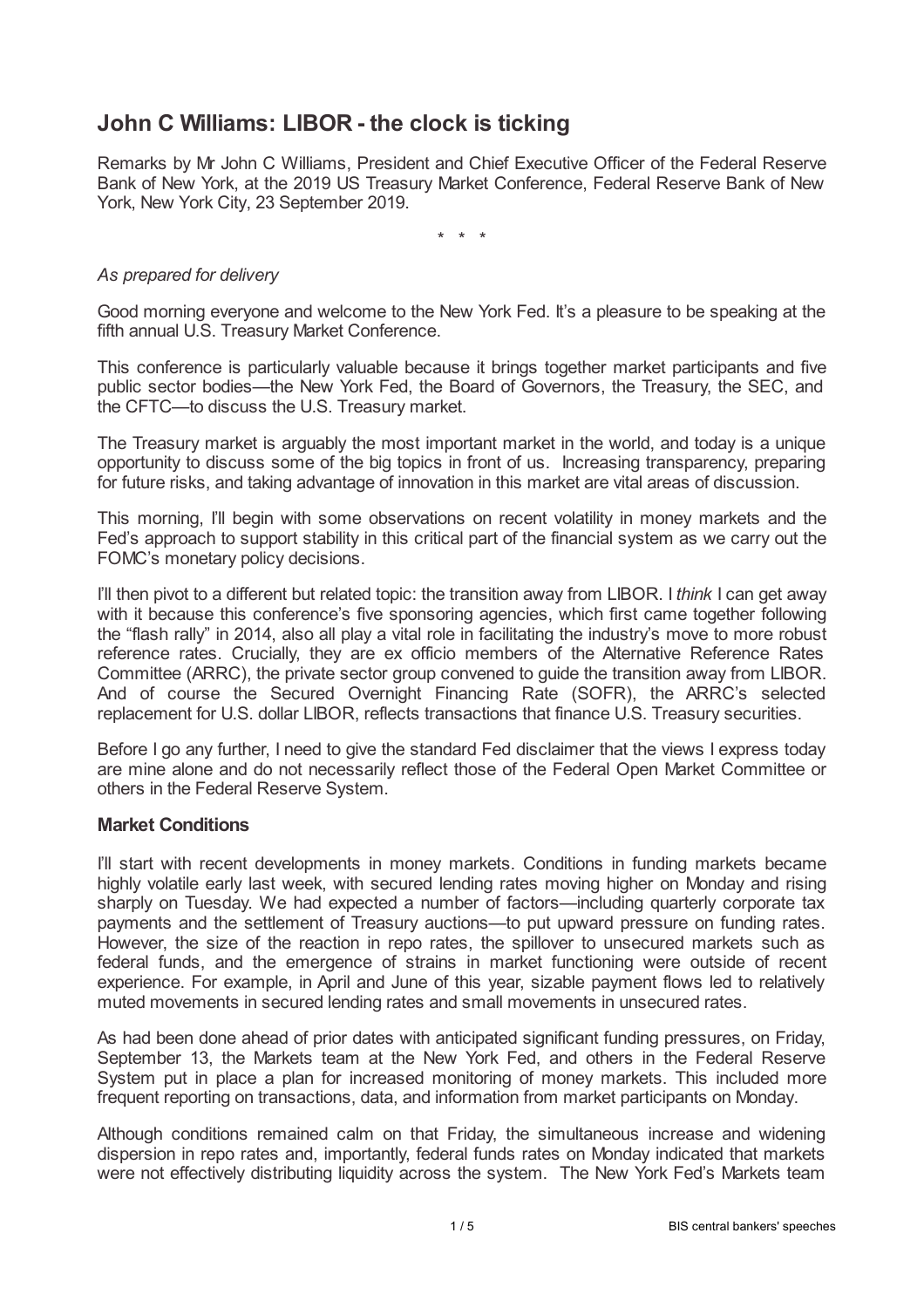built a timeline and implementation plan in case the Open Market Desk at the New York Fed (Desk) would need to operate on Tuesday. Early Tuesday morning, it became clear that this situation had persisted and had the potential to become more acute.

In response to these developments, and in keeping with the FOMC's standing directive to the Desk to conduct open market operations as necessary to keep the federal funds rate within the target range, on Tuesday morning the Desk announced and conducted a repo operation. Although such operations were common before the financial crisis, this was the first non-test repo operation in many years. This was followed by repo operations each day since.

These actions had the desired effect of reducing strains in markets, narrowing the dispersion of rates, and lowering secured and unsecured rates to more normal levels relative to other benchmarks.

<span id="page-1-0"></span>The experience of the past week drew attention to the possibility of the development of strains in funding markets around the upcoming end of the quarter. This past Friday we announced a plan of continued daily overnight repo operations through October 10, accompanied by three twoweek term repo operations that span the month end. $<sup>1</sup>$  $<sup>1</sup>$  $<sup>1</sup>$  The goal of these actions is the same as</sup> for recent open market operations: foster conditions in money markets to keep the federal funds rate within the target range.

This episode reminds us all of the importance of having well- functioning markets and the vital role that the Federal Reserve plays in supplying liquidity to the system when markets are under stress. We were prepared for such an event, acted quickly and appropriately, and our actions were successful. Friday's announcement on open market operations to address potential quarter-end funding pressures on interest rates followed this same approach: quickly diagnose the problem, develop the right action plan, and execute that plan.

At the same time, it is equally important that we examine these recent market dynamics and their implications for the liquidity needs in relation to the overall amount of reserves held at the Federal Reserve. We will continue to monitor and analyze developments closely. As Federal Reserve Chair Powell stated in his most recent press conference, the FOMC will assess the implications for the appropriate level of reserves and time to resume organic growth of the Federal Reserve's balance sheet consistent with the successful execution of the FOMC's ample reserves framework. [2](#page-3-1)

<span id="page-1-1"></span>That's enough on recent events for now. I'll turn to another very important issue, reference rate reform.

#### **LIBOR Won't Last Forever**

Some say only two things in life are guaranteed: death and taxes. But I say there are actually three: death, taxes, and the end of LIBOR.

Everyone in the financial services industry needs to be aware that the date when the existence of LIBOR can no longer be guaranteed is fast approaching.

I titled remarks I gave on this subject earlier in the year "901 Days" to remind everyone just how little time both the public sector and market participants have to prepare for a world without  $LIBOR.<sup>3</sup>$  $LIBOR.<sup>3</sup>$  $LIBOR.<sup>3</sup>$ 

<span id="page-1-2"></span>We are now 831 days away from that world, and while some institutions are making good progress, others are sticking their metaphorical heads in the sand, hoping the issue will go away.

Even more concerning are those wearing rose-tinted glasses, getting nostalgic about LIBOR and hoping for an extension to the deadline or a reincarnation of the rate. I cannot emphasize enough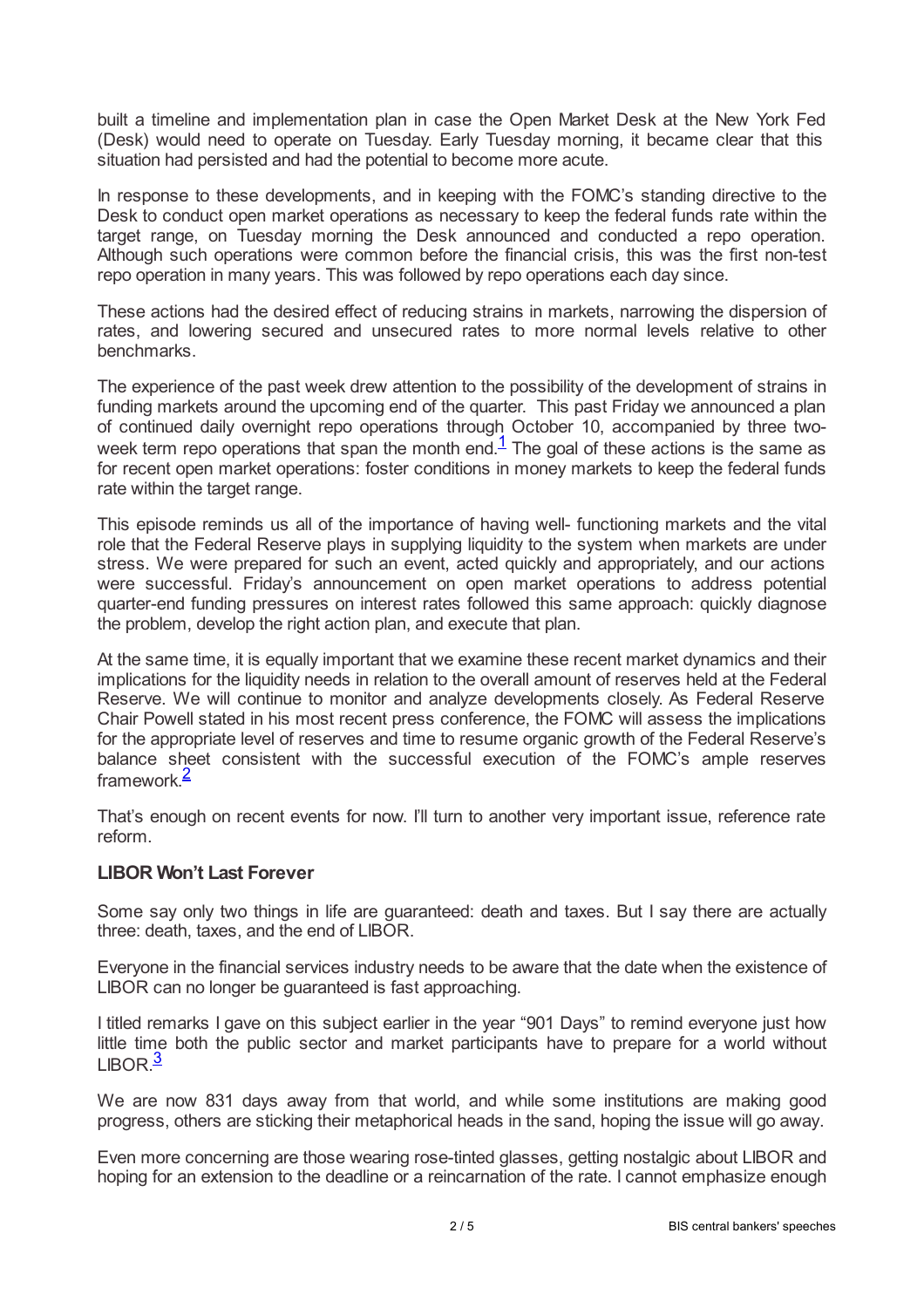that the clock is ticking and everyone needs to get their firms ready for January 1, 2022.

<span id="page-2-0"></span>Alook at the numbers, and recent history, reveals the need for urgency. There are \$200 trillion of financial contracts referencing U.S. dollar LIBOR. $\frac{4}{5}$  $\frac{4}{5}$  $\frac{4}{5}$  But the volume of actual transactions that term LIBOR is based on is very small. When individual banks make LIBOR submissions they are largely based on judgment, not real transactions. This makes the rate vulnerable to manipulation, and banks are increasingly reluctant to provide submissions, adding yet further risk around using the rate.

<span id="page-2-1"></span>The U.K. Financial Conduct Authority (FCA) has reached an agreement with banks to keep submitting rates until the end of 2021, but beyond that date the existence of LIBOR is not guaranteed. $\frac{5}{5}$  $\frac{5}{5}$  $\frac{5}{5}$  The FCA has made it clear that it expects at least some banks to leave the LIBOR panels soon after 2021, making LIBOR even less representative than it is now, and that it would need to judge whether LIBOR was still representative at that stage.<sup>[6](#page-4-0)</sup>

## <span id="page-2-2"></span>**HeadwayIs Being Made**

While the clock is inevitably ticking, progress is being made.

<span id="page-2-3"></span>In 201[7](#page-4-1), the ARRC selected SOFR as its preferred alternative to U.S. dollar LIBOR. $^{\mathsf{Z}}$ 

Since April 2018, the New York Fed has produced SOFR every business day. It's based on an important underlying market with much higher volumes than LIBOR, and is compliant with the Principles for Financial Benchmarks set forth by the International Organization of Securities Commissions (IOSCO).<sup>[8](#page-4-2)</sup>

<span id="page-2-4"></span>The International Swaps and Derivatives Association (ISDA) has led really important work on the development of contingencies for some derivatives products for the scenario where LIBOR ceases to exist.<sup>[9](#page-4-3)</sup>

<span id="page-2-5"></span>A key question is what will happen if the FCA finds LIBOR to no longer be representative. Two large central counterparties have already indicated that they would expect to move the LIBOR trades they clear to SOFR if this occurred. The Financial Stability Board's Official Sector Steering Group (OSSG) has indicated its support for ISDA to include such a trigger to avoid fragmentation between cleared and uncleared derivatives.<sup>[10](#page-4-4)</sup>

<span id="page-2-6"></span>Derivatives contracts account for 95 percent of the exposure to U.S. dollar LIBOR, so universal changes to these contracts would be a significant leap forward. If the market signs up to the ISDA protocol when it's published, it will be a considerable milestone and will go a long way toward reducing risks to firms, markets, and the financial system.

<span id="page-2-7"></span>In addition, the ARRC has released four sets of recommended fallback language for different types of cash products and has published potential paths forward for adjustable-rate mortgages  $(ARMs).$ <sup>[11](#page-4-5)</sup> While mortgages are a small part of the overall exposure, it's vitally important that consumers understand what the changes being made mean in real terms.

<span id="page-2-8"></span>Last week, the Federal Reserve Board, the FDIC, the OCC, and other agencies released a proposal on adjusting margin requirements for covered swap entities that, among other things, are meant to remove unintended hurdles to signing the ISDA protocol and moving away from  $LIBOR.<sup>12</sup>$  $LIBOR.<sup>12</sup>$  $LIBOR.<sup>12</sup>$  The Financial Accounting Standards Board has similarly released an exposure draft with proposals to smooth the transition from an accounting perspective.<sup>[13](#page-4-7)</sup> Finally, earlier this year, the SEC staff issued a statement highlighting risks and disclosures for market participants to evaluate proactively as they transition away from  $LIBOR.\frac{14}{1}$  $LIBOR.\frac{14}{1}$  $LIBOR.\frac{14}{1}$ 

#### <span id="page-2-10"></span><span id="page-2-9"></span>**The Challenges Ahead**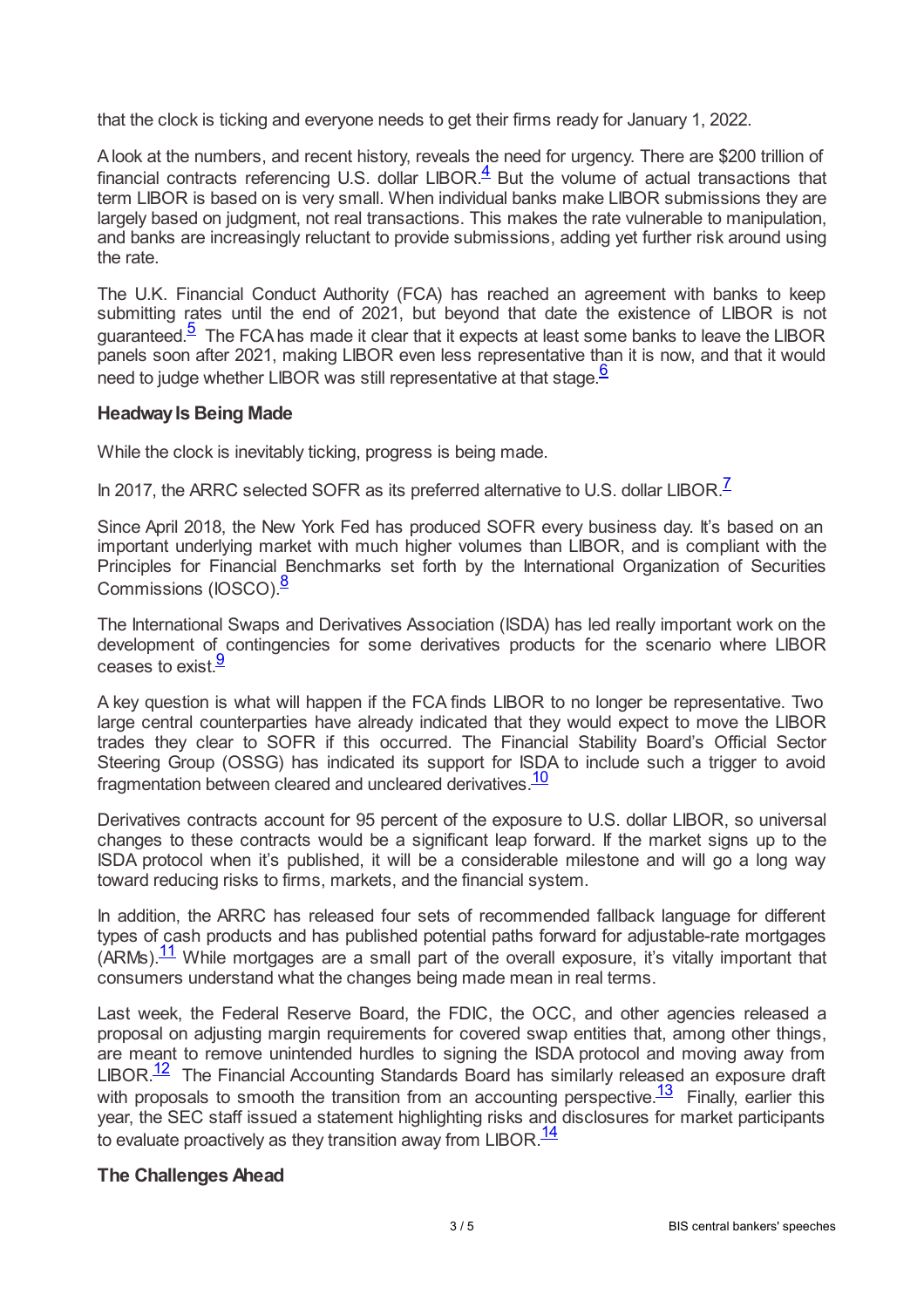Progress has been made, but there's still much to do.

SOFR is sometimes criticized for the lack of a term rate, but my message is don't wait for a term rate to get your house in order. Don't use that as an excuse to halt the vital work of understanding where your exposure to LIBOR lies and how to prepare your business. The OSSG has produced a document explaining how market participants can use overnight risk-free rates, as opposed to waiting for term rates.<sup>[15](#page-4-9)</sup> In addition, the New York Fed is preparing average SOFR rates and a SOFR index, with the goal of publishing them daily by the middle of next year.

<span id="page-3-5"></span>Contracts that reference U.S. dollar LIBOR continue to be written, which only serves to increase the level of systemic risk. In rare cases where for some reason LIBOR must be referenced, robust fallback language that accounts for a future without LIBOR needs to be included. I also strongly encourage market participants to address legacy LIBOR-linked contracts. There's no one-size-fits-all approach for closing out or converting existing LIBOR positions so market participants need to get ahead of this issue.

We know this is difficult and complex work. At the New York Fed, we're working to identify where we have potential exposure to LIBOR and other non-IOSCO-compliant reference rates. We have teams examining monetary policy operations, foreign reserve management activities, and trading agreements with counterparties.

We want to hear your voice so we can incorporate your feedback and facilitate the development of the tools you need to ensure an orderly transition. Engage with the official sector about how LIBOR affects your firm and your challenges in this transition. And note that just last week, the ARRC published a checklist designed to support market participants with the adoption of SOFR.<sup>[16](#page-4-10)</sup>

<span id="page-3-6"></span>Implementation will be complex: financial contracts need to be scrutinized, operations need to be evaluated, and technology needs to be updated. The work involves numerous jurisdictions and multiple asset classes, and will require changes from how business is conducted to how systems are built. These things take time, and time is running out.

#### **Conclusion**

The LIBOR transition is a serious issue the industry needs to address. Both the official sector and market participants have made enormous progress, but we need to see much broader and consistent preparation for the transition.

If your firm is one of those hoping the problem will go away, or feeling nostalgic and counting on an extension to the deadline, take this message back: The clock is ticking, LIBOR's days are numbered, and we all need to play our part in preparing the industry for January 1, 2022.

Thank you, and I hope you enjoy today's conference.

<span id="page-3-0"></span><sup>&</sup>lt;sup>[1](#page-1-0)</sup> Federal Reserve Bank of New York, <u>Statement Regarding Repurchase Operations</u>, September 20, 2019

<span id="page-3-1"></span> $2$  For recent statements regarding the FOMC's longer-run monetary policy implementation framework and balance sheet normalization, see FOMC Communications Related to Policy Normalization.

<span id="page-3-2"></span><sup>&</sup>lt;sup>3</sup> John C. Williams, 901 [Days](www.newyorkfed.org/newsevents/speeches/2019/wil190715), Remarks at the Securities Industry and Financial Markets Association, New York, July15, 2019.

<span id="page-3-3"></span><sup>4</sup> Alternative Reference Rates Committee, [Second](www.newyorkfed.org/medialibrary/Microsites/arrc/files/2018/ARRC-Second-report) Report, March 2018.

<span id="page-3-4"></span><sup>&</sup>lt;sup>[5](#page-2-1)</sup> Financial Conduct Authority, *FCA Statement on LIBOR Panels*, November 24, 2017.